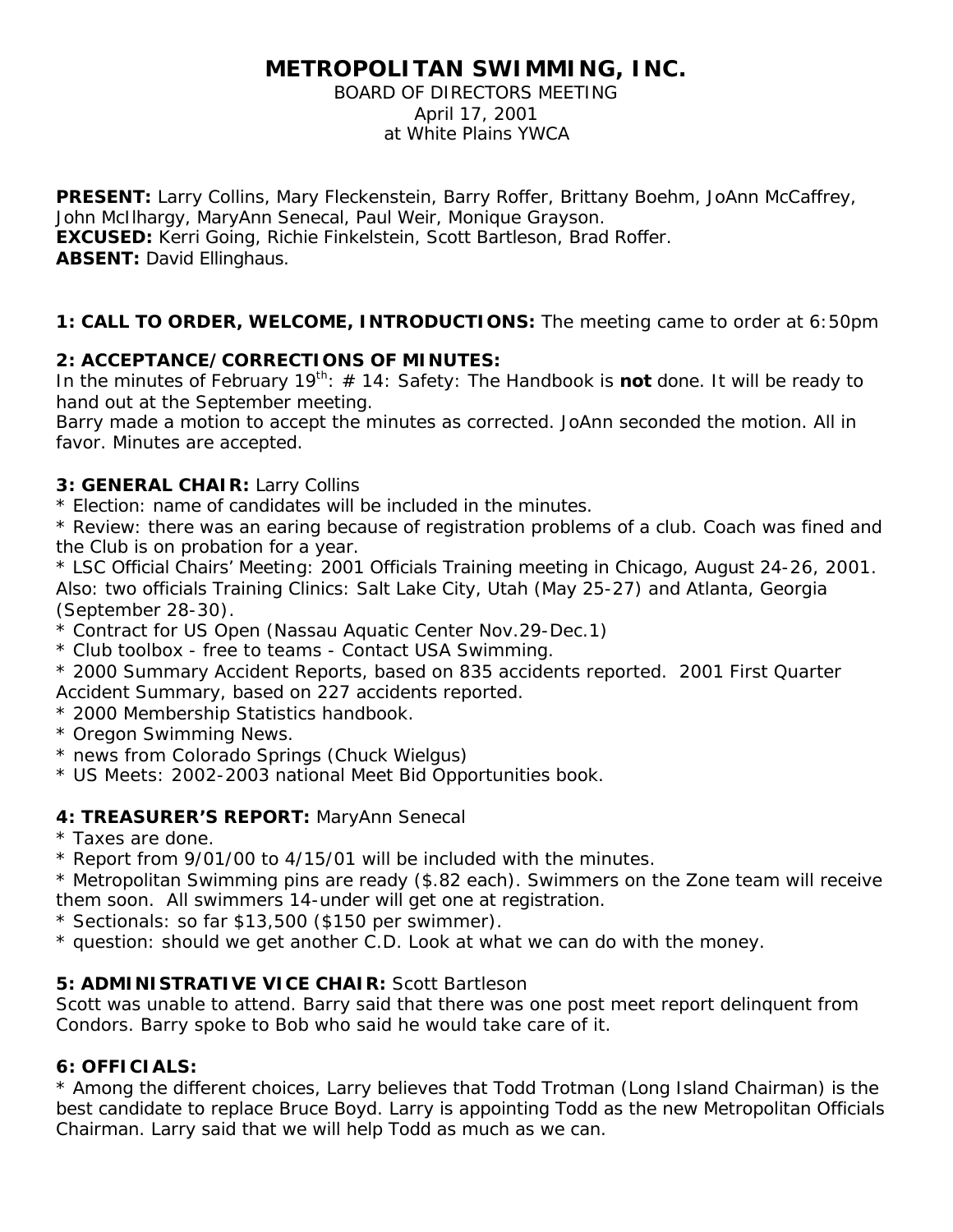### **7: SENIOR CHAIR:** Brad Roffer

- \* Brad was unable to attend.
- \* Sectional format has been changed (new order of events).

\* The Championship handbook is ready but each Metropolitan Championship meet information packet still needs to be corrected and added before distribution.

# **8: AGE GROUP CHAIR REPORT:** John McIlhargy

\* Camp program: will have info by the May House of Delegates meeting.

\* Age group meet went well - should be in 3 sites instead of two (Technical Planning should review this meet).

\* suggestions: if JO's is separate from Zone Qualifier meet (Age Group Chair and Athletes are in favor of this), then JO's should be a timed final meet with slower cuts, and Zone Qual. Should be a trials/Finals meet with faster cuts.

\* Bill from Zones (hotel) has to be reviewed and paid. Food was much better, kids were great and swam well.

### **9: COACHES' REPRESENTATIVE:**

Kerri Going was unable to attend. Due to the upcoming birth of her first child in August, and her responsibilities to collegiate swimming, Kerri will be unable to fulfill her second year as Coaches Representative for Metro. She will continue for the remainder of this swim year through the Summer JO's. Larry will appoint a new Coaches Rep.

### **10: ATHLETES' REPRESENTATIVE:** Brittany Boehm

Brittany introduced Paul Weir (BSC), the new Jr. Athlete representative (8 carriage House Lane, Mamaroneck, NY 10543 (914-698-8524).

Brittany believes that the Junior Olympics and Age Group meets were too crowded. The swimmers want to go back to Zone Qual (non scoring) separate from JO's (scoring meet). They had fun at Zones and liked the uniform.

### **11: ZONE TEAM COORDINATOR:** Barry Roffer

Forms for Summer Zones (August 8-12 in Buffalo) will be online.

### **12: REGISTRATION COORDINATOR:** Barry Roffer

Nothing going on.

**Coaches: please update your credentials. 2 nd year coaches must pass the test in order to re-register.**

### **13: TECHNICAL PLANNING:**

David Ellinghaus was absent.

Reminder: **May 2nd meeting at White Plains YWCA at 5:30pm - SC & LC Schedules and cut-off times.**

### 14: **SAFETY COORDINATOR:** JoAnn McCaffrey

\* nothing much at this time.

\* Anyone needing coaches safety or CPR updates should contact JoAnn at 845-628-4898 or email her at jmccaff313@aol.com

\* Courses being offered should be sent to JoAnn to post on the web site.

\* June 16-17 - 8:00am - Huntington Yacht Club - Bea Hartigan - 631-271-3349

Safety - First Aid - CPR - Challenge Review - call by June 8, please.